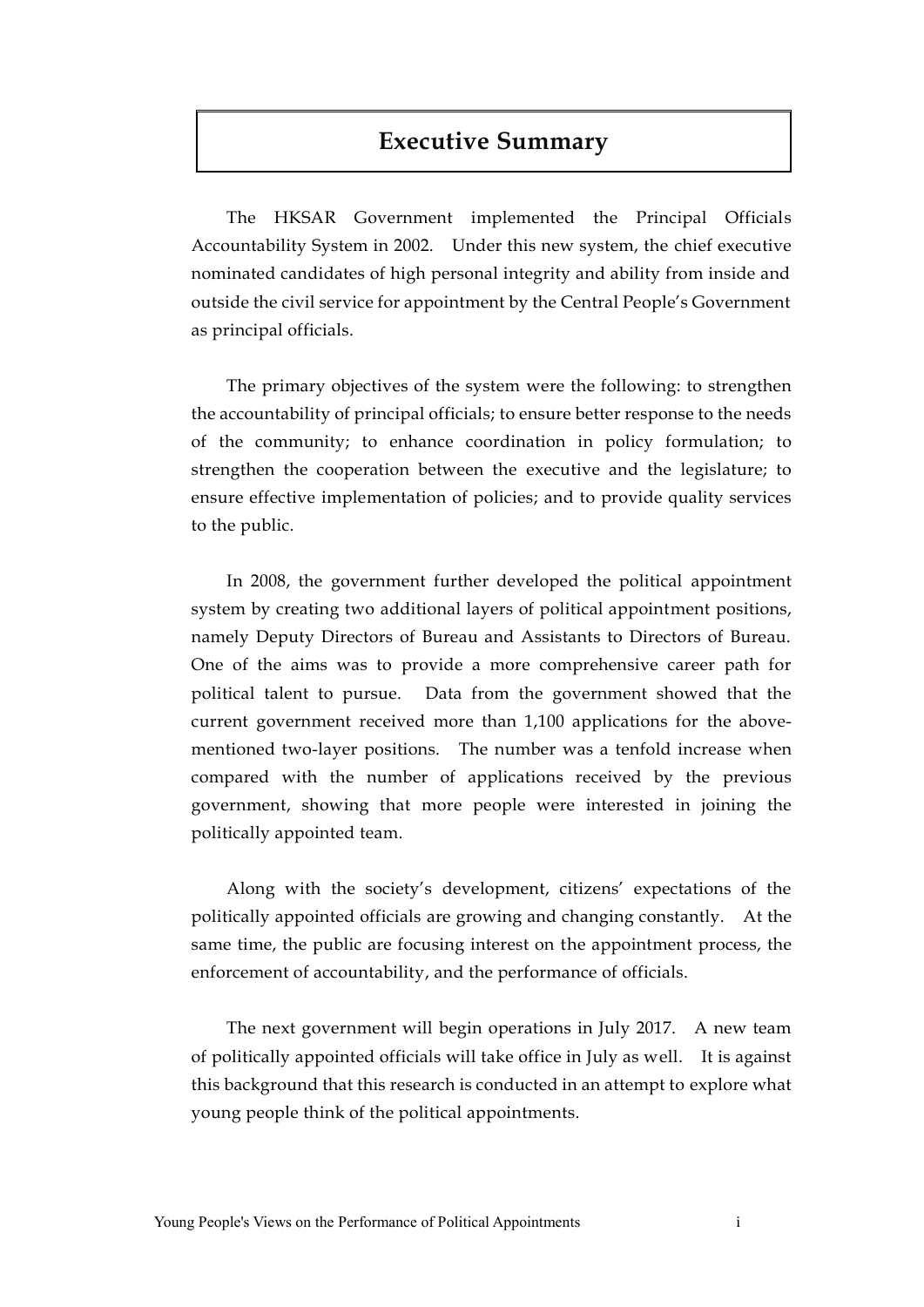In conducting this research, data were collected for analysis through a random sampling telephone survey in January 2017 of 532 young people aged 15 to 34. Four parallel discussion groups were conducted with a total of 20 young people in January and February. Interviews with five experts or academics were conducted in January.

### **Major Findings**

**1. Young people had high expectations of the principal officials regarding their abilities, mainly their ability to grasp public opinions and to be accountable.** 

The results of the telephone survey showed that more than half of the 532 respondents expected that the principal officials should be able to grasp public opinion  $(57.7%)$ , or be accountable  $(55.2%)$ . considerable proportion (41.4%) expected them to have policy visions. Other possible abilities mentioned by the respondents included: independent thinking (30.0%), able to explain policy clearly (26.8%), and have a friendly and amicable attitude (20.1%).

The criterion above were similar to those mentioned by the young participants in a parallel discussion group when asked about what behaviour of an official constituted accountability. The participants said that an accountable official should demonstrate that he or she is able to manage one's respective policy portfolios, explain policy to the public clearly, is brave enough to apologise for policy mistakes, and is able to find solutions for problems. "Stepping down", in the participants' views, was not the one and only one behaviour reflecting accountability.

**2. Nearly 65% of young people reported not trusting the principal officials. Major problems with the appointment system were identified as the absence of a performance-monitoring mechanism (43.9%) and poor transparency of the appointment process (35.2%).**

The survey results showed close to 65% (64.8%) of respondents rejected the notion that "they trust the principal officials". Regarding the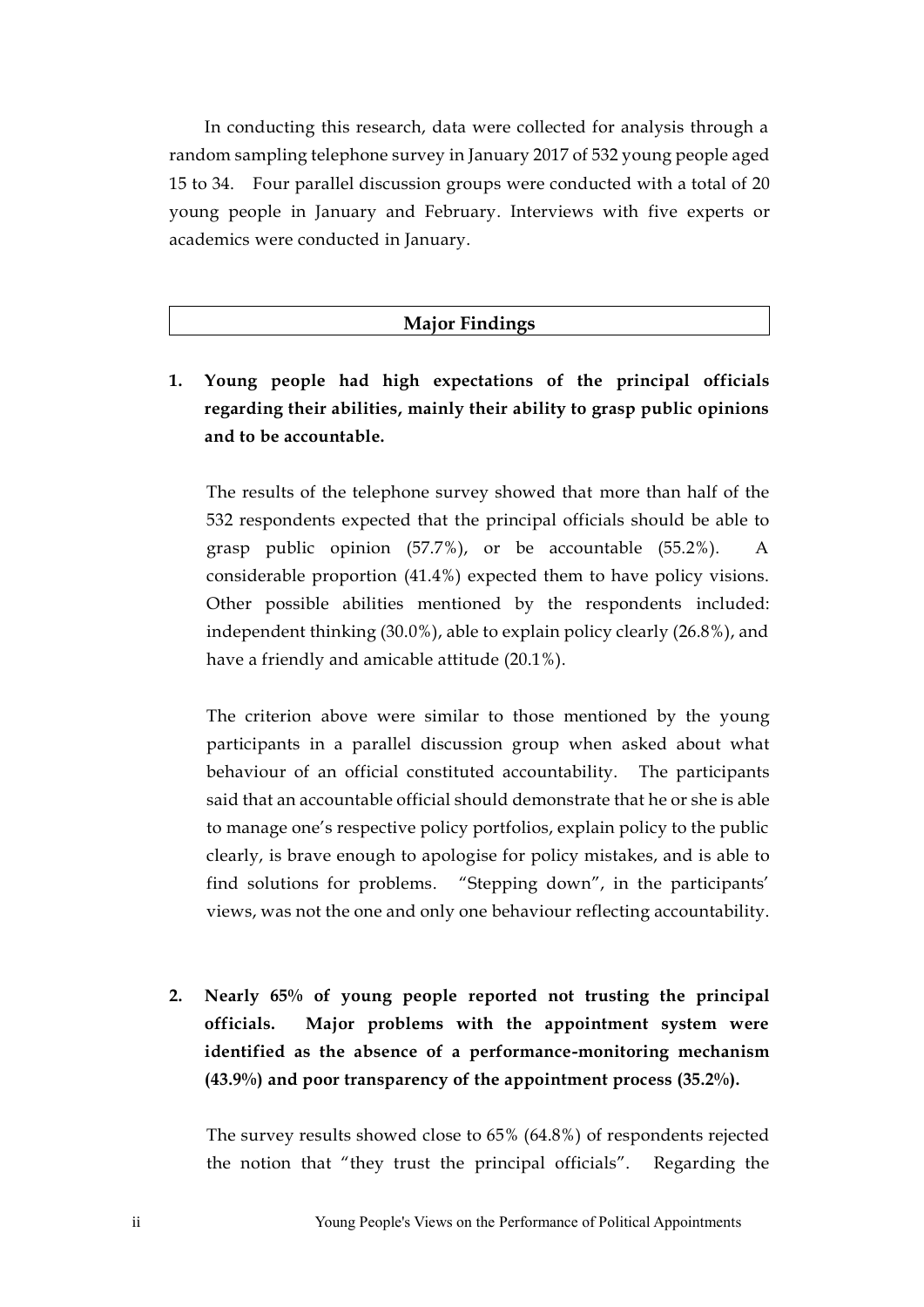biggest problem of the political appointment system, close to 44% (43.9%) said that there was a lack of mechanism for monitoring the performance of officials. The second-biggest problem mentioned was the poor transparency of the appointment process (35.2%).

Young participants in a parallel discussion group said that the extent to which they trusted the principal officials depended on two major factors, namely, the officials' abilities, and their familiarity with the officials' policy visions. Yet, some of the participants complained that the poor transparency of the appointment process had hindered them to know more about the appointed persons.

**3. The effectiveness of the political appointment system, in the respondents' views, was not strong. Nearly 70% of respondents were dissatisfied with the performance of those currently appointed. Yet, more than 60% believed that expanding the political team could help nurture political talent. Participants in the parallel discussion group considered that the system had value in various areas.** 

On a scale of 0 to 10 where 5 is a passing mark, respondents on average gave ratings of 4.74 and 4.71, respectively, when asked about the effectiveness of the system in enhancing coordination in policy formulation, and in strengthening the cooperation between the executive and the legislature. Regarding the effectiveness in absorbing more political talent and fostering a governance team with a common agenda and clear direction, respondents gave average ratings of 4.67 and 4.65, respectively. The ratings for enhancing communication with the public, providing a more comprehensive career path for political talent to pursue, and improving responses to the demands of the public stood at 4.59, 4.49 and 4.38, respectively.

Some 70% (69.8%) of respondents were dissatisfied with the performance of the current appointed officials.

However, close to 63% (62.6%) of respondents were of the view that expanding the politically appointed team could help nurture local political talent.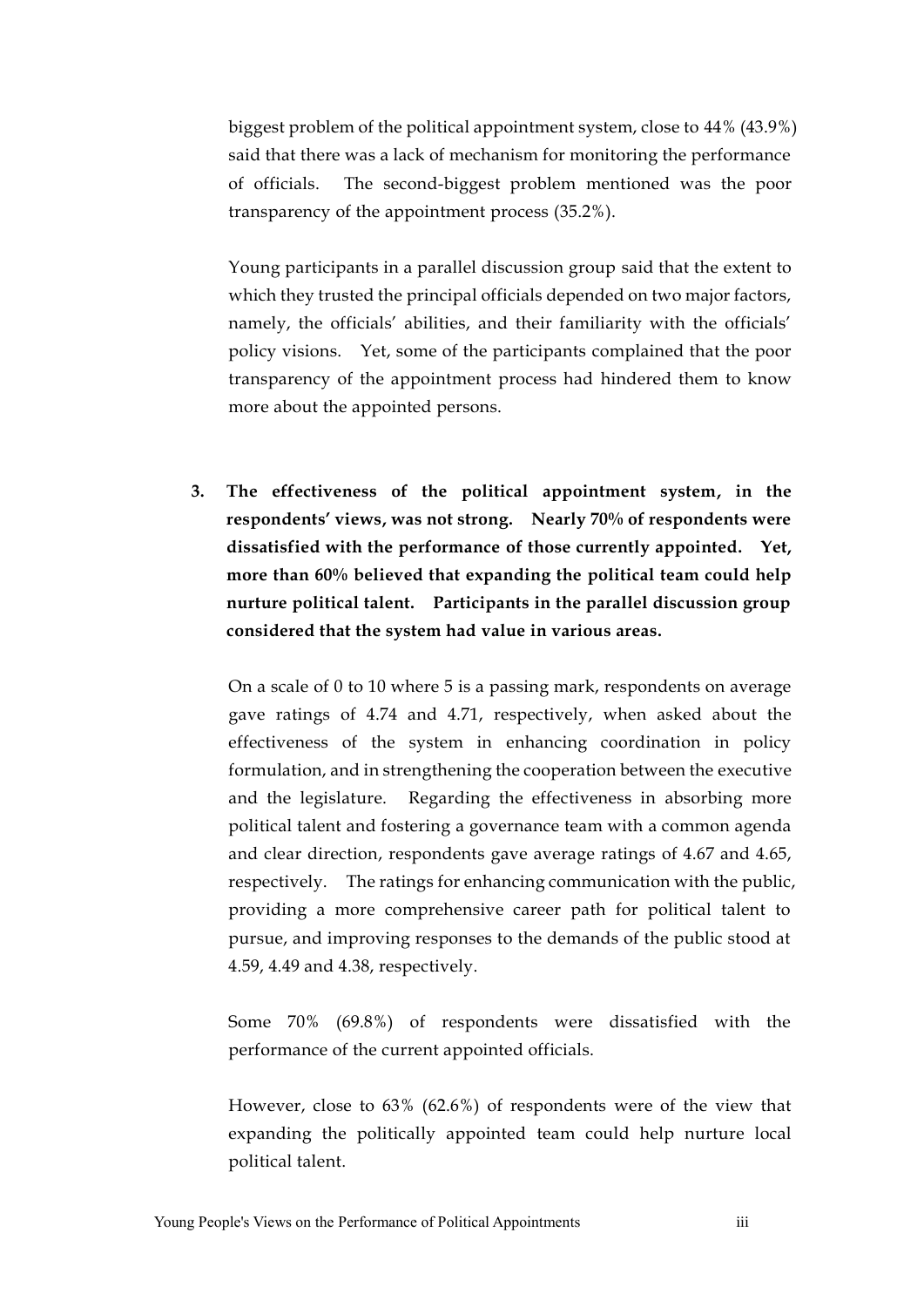Meanwhile, participants in a parallel discussion group considered that the appointment system had value in that it provided opportunities for capable people to serve Hong Kong while enhancing awareness—both among officials, for the need for accountability—and among the general public, for the need to monitor their performance.

**4. More than 30% of respondents did not think that Hong Kong had a sufficient amount of talent to fill the positions within the political team. 30% of respondents said that the work of political talent training should be taken up by the government or the schools/ tertiary institutes, respectively. Participants in the parallel discussion group expressed concerns about their own lack of both political skills and network.**

The survey results showed that more than one-third (34.4%) of respondents did not agree with the notion that Hong Kong had sufficient talent to fill the positions with the political team. When asked about who should take on most of the work of training political talent, 30.4% of respondents referred to the government, and 30.2% referred to the schools/tertiary institutes. Other possible answers included political parties (14.3%) and think tanks (5.3%).

Meanwhile, participants in a parallel discussion group expressed concerns that they lacked political skills and network, which made it difficult for them to apply for a post on a political team.

**5. More than 70% of respondents believed that a government with good prestige could attract talent to join the political team. Respondents said the government should improve the transparency of the appointment process and put the principle of "appointment by merit" into practice.** 

The survey results showed that more than 70% (71.4%) of respondents took a view that a government with good prestige could help attract talent to join the political team.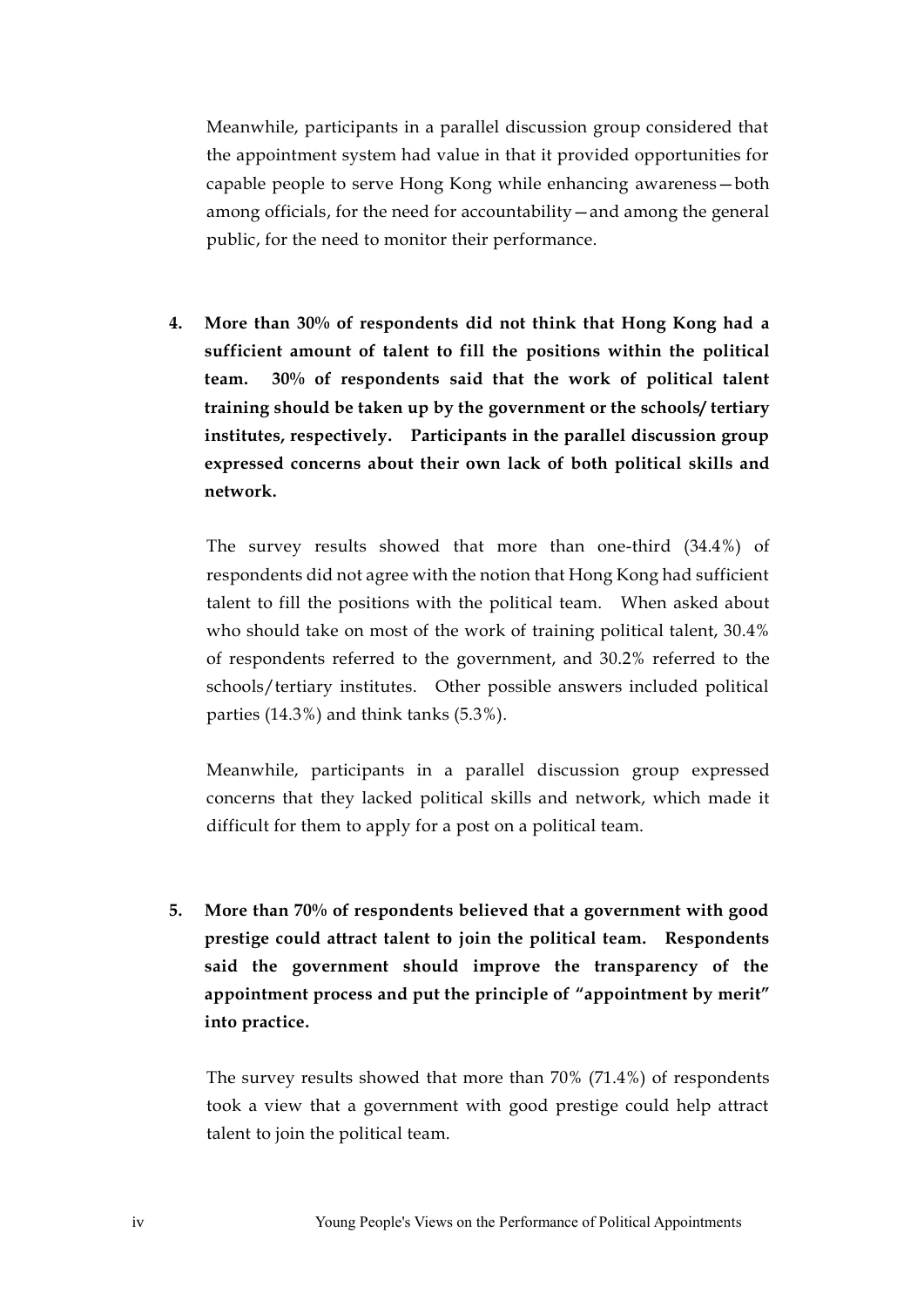When asked about what the government should do to encourage talent to join the political team, more than 30% (31.5%) of respondents said that the government should improve the transparency of the appointment process. This was closely followed by the view that the government should uphold the principle of "appointment by merit", at 29.9%. Slightly more than one-fourth (26.7%) said the government should build up governance prestige.

### **Main Discussions**

**1. The political appointment system is in a process of development. Despite the fact that respondents have reservations about the performance of the officials, the system has a role to play in nurturing political talent, and it has room for improvement in the future.** 

Accountability is one of the cornerstones of good governance. It ensures that government initiatives meet their stated objectives and respond to the needs of the society.

Following the return of Hong Kong to the motherland—and with the elected chief executive, a fully elected legislature, and the increasingly progressive and aggressive media—government operations and policy formulation are subject to increasing public scrutiny and pressure. Yet, due to the permanence of the current system, the current civil service system is not compatible with these demands. The HKSAR Government introduces a politically appointed team at the upper echelon of the government, and the officials under the team are responsible for their policy portfolios. Politically appointed officials, unlike permanent civil servants, would be personally accountable for the success or failures of their policy areas. The implementation of the political appointment system, thus, is in line with the needs and development of Hong Kong society.

The political appointment system has been operational for 15 years and its development is still ongoing. There is room for further improvement in the future.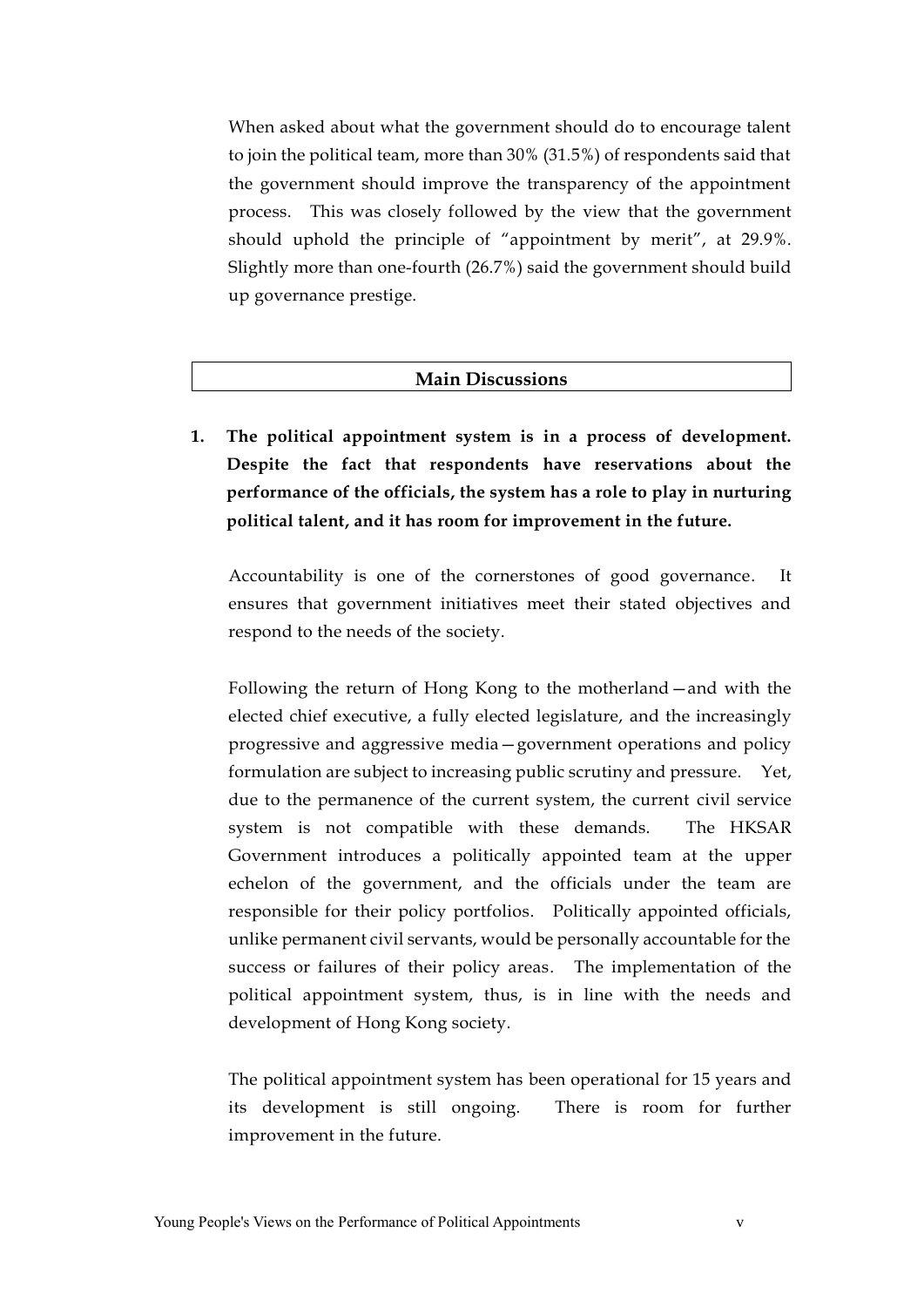**2. Young people take a rational approach regarding mechanism for measuring accountability. The communication skills of the officials need to be improved.** 

The young people expressed their views that the aim of accountability does not necessarily mean bringing sanctions to the officials, but rather it means fostering a mindset of responsible attitude among officials in taking up their posts, including showing ability to explain policy to the public clearly, to apologise to the public for mistakes, and to put forward solutions for problems. The views expressed show that young people take a rational approach regarding the mechanism for measuring accountability. Meanwhile, all these behaviours require good communication skills, reflecting that young people pay attention to the communication skills of the officials.

# **3. Increasing the transparency of the appointment process could help improve the public's trust in the officials.**

In the young people's views, one of the biggest problems of the political appointment system lies in its poor transparency of the appointment process, while quite a considerable proportion of young people do not trust the principal officials. It seems that the so-called "appointment by merit" principle, which is always claimed by the government, has failed to earn the trust of the public. This could be negatively affecting the public's perceptions of the officials.

The HKSAR Government should do something to improve the transparency of the appointment process in an effort to, on the one hand, make the officials better-known to the public, and on the other hand strengthen the public's trust in the officials.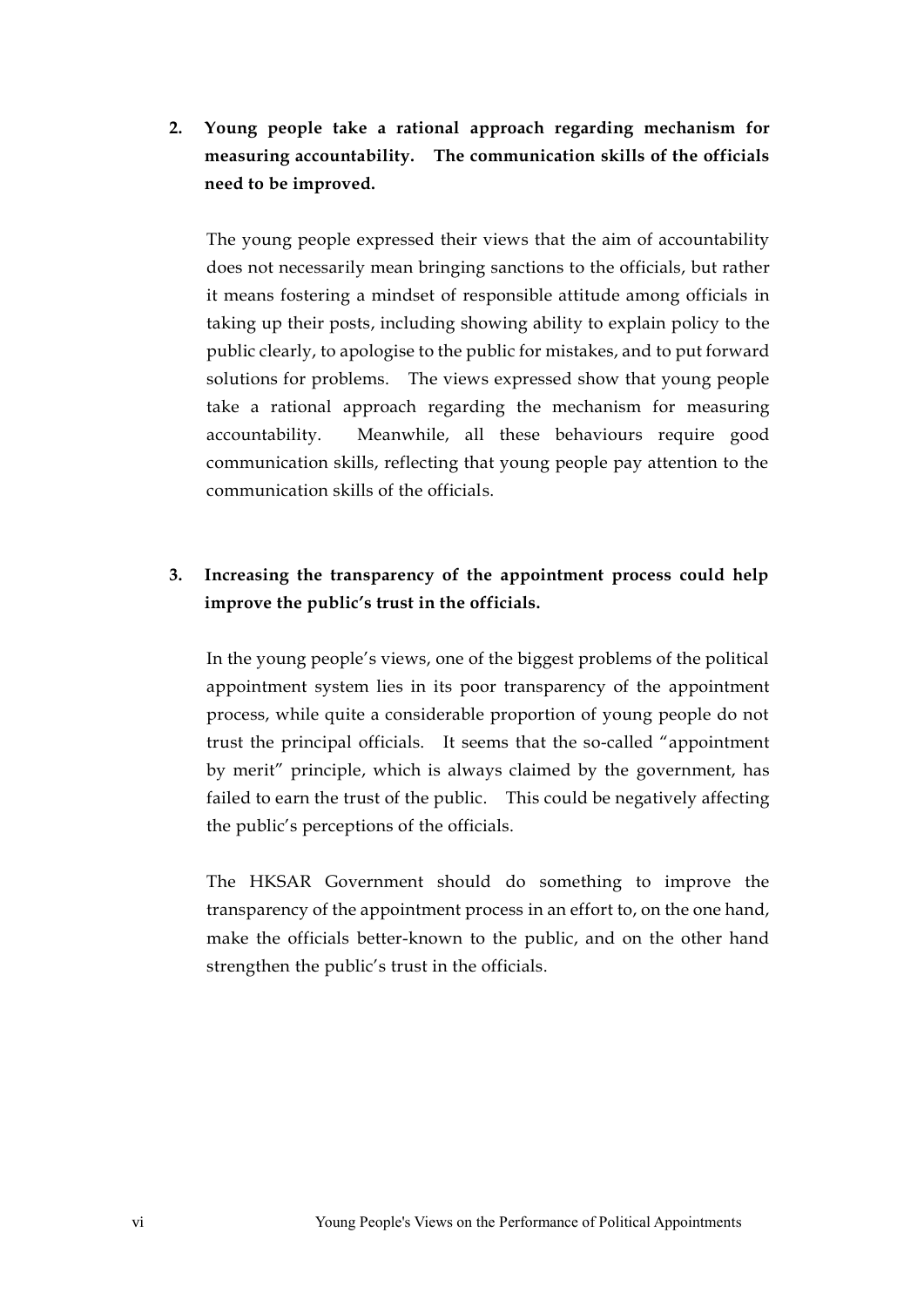**4. There has been an increasing demand for political talent. It is worth putting more effort into strengthening and developing the pool for political talent for Hong Kong's society.** 

The number of applications for the posts of Deputy Directors of Bureau and Assistants to Directors of Bureau has been increasing. On this foundation, the government should develop a mechanism to store and manage the talent database.

The political landscape of Hong Kong society is full of challenges, and it needs a group of talented people with enthusiasm and willingness to join the governance team. There is a pragmatic need for the society's various groups—such as tertiary institutes, political parties, civil service, think tanks, and so on—to open up platforms where future talent might be nurtured for the benefit of society as a whole.

**5. The political appointment system is implemented without the parallel development of party politics. This is unfavourable to cultivating a governance team with a common agenda. This also intensifies the problem of talent shortage to fill the political team.** 

One of the biggest challenges of the HKSAR Government's political appointment system lies in its lack of party politics. This could bring certain discouraging effects, such as hindering the cultivation of a governance team with a common agenda. The filling of political posts using party politics is also discouraged. The development of party politics in Hong Kong society is a concern.

**6. The chief executive leads the governance team. The chief executive should exert his/ her charisma to get a group of people who are competent to run the government.** 

Under the political appointment system, it is the chief executive who nominates people to the political team. It is also the chief executive who leads the governance team. Therefore, the chief executive plays a vital role regarding the operation of the political appointment system.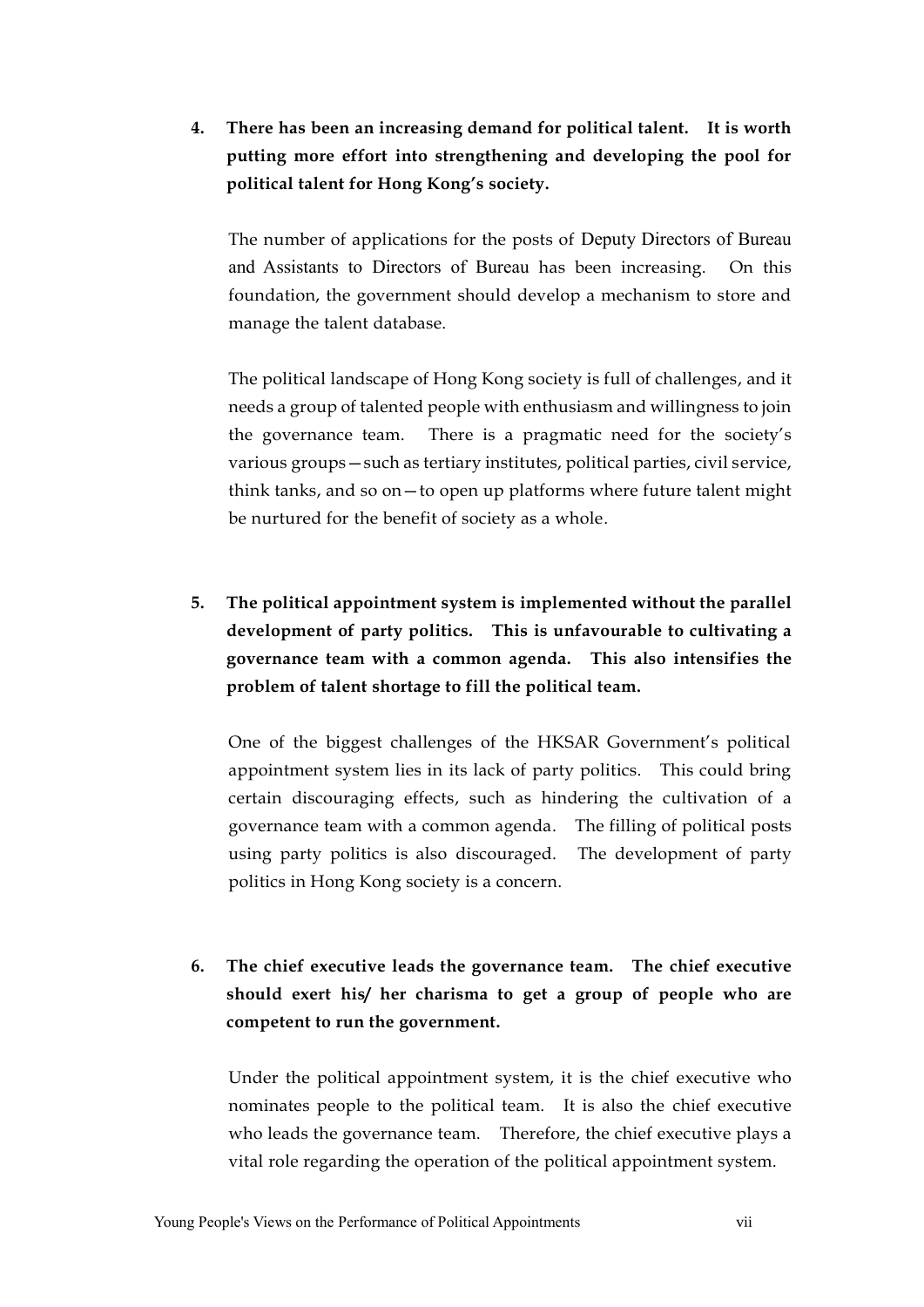Yet, recently, the approval rating of the government continues to be poor, while the constitutional development of Hong Kong society is stagnating. Together with the fact that there have been controversies over policies in recent years, this might be affecting the public's perceptions of the legitimacy of the politically appointed officials nominated by the chief executive. Meanwhile, some people might find it an unattractive proposition to join the so-called hot kitchen.

The chief executive should exert his/ her charisma to get a group of people with competence to run the government.

**Recommendations**

This study proposes the following recommendations:

## **1. Expand the political appointment system to strengthen the nurturing of political talent.**

The study recommends expanding the political appointment system by creating low-ranking positions for the less experienced talent on the one hand, and on the other hand offering internship placement for university students to accumulate political skills and build their networks.

#### **2. Establish a formal platform for the officials to share their visions.**

The study recommends establishing a formal platform for the officials to share their visions early on when they first take office. This could make the officials better-known to the public, while narrowing the distance between the officials and the public.

### **3. Enhance direct communication between the officials and the public.**

The study recommends that the officials make good use of all means available, both online and offline, of enhancing public opinion